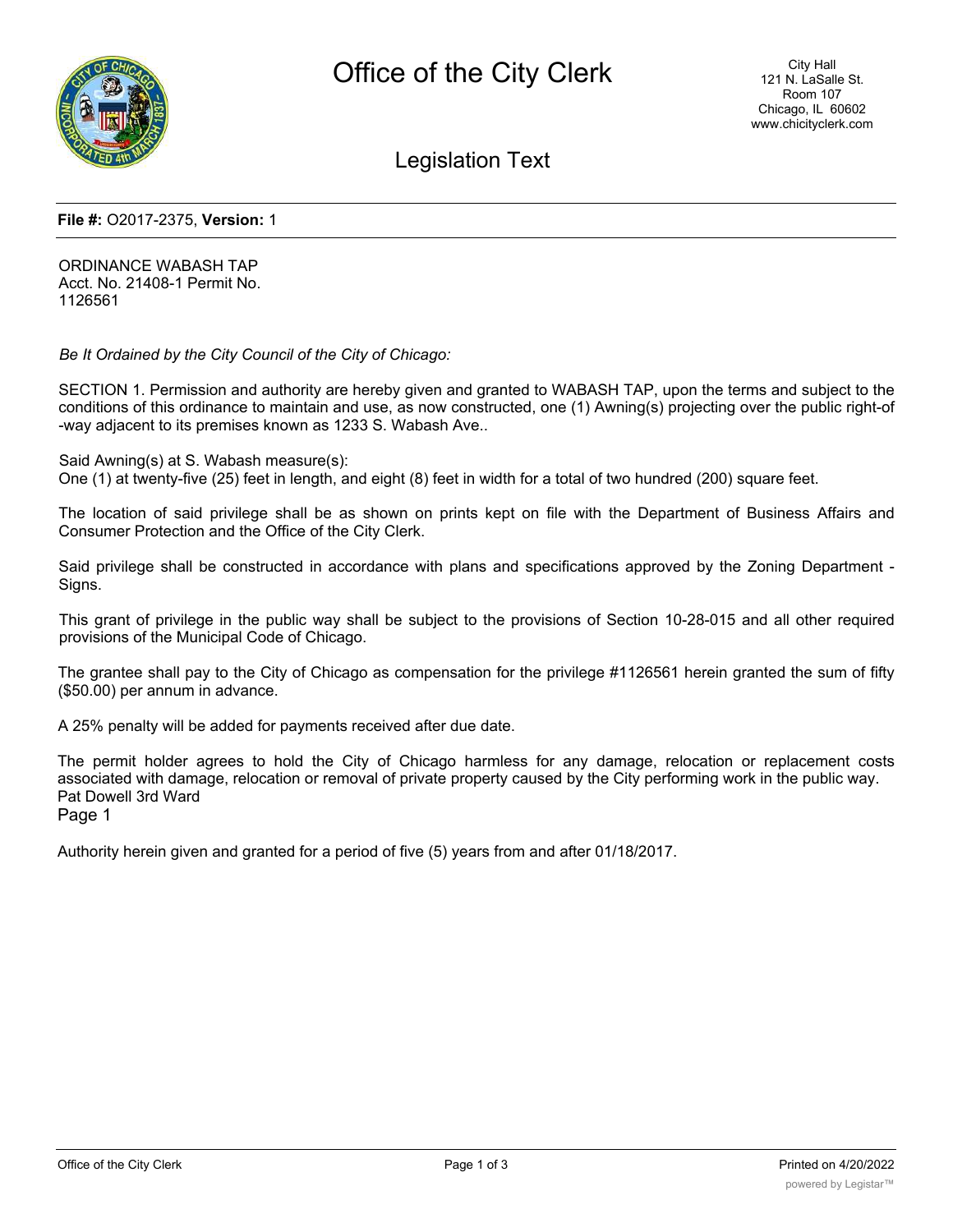(Page 3 of 3)

Department of Business Affairs and Consumer Protection Small Business Center - Public Way Use Unit City Hall - 121 N. UtSalle Street, Room 800 • Chicago, II. 60602 312-74-GOB1Z/312-744-6249 • (312) 744-1944 (TTY) http:/Av\vw.cilvof'ch icago.org/hacp <http://icago.org/hacp>

**03/29/2017**

Alderman Pat Dowell Ward # 03 City of Chicago City Hall, Room 200 121 North LaSalle Street Chicago, Illinois 60602

## **Re: An ordinance to use and maintain a portion of the public right-of-way for one (1) awning(s) for WABASH TAP, adjacent to the premises known as 1233 S. Wabash Ave..**

## **Dear Alderman Pat Dowell:**

The applicant referenced above has requested the use of the public right-of-way for a awning(s). An ordinance has been prepared by the Department of Business Affairs and Consumer Protection - Small Business Center-Public Way Use Unit for presentation to the City Council. Because this request was made for properties located in your ward, as approved by